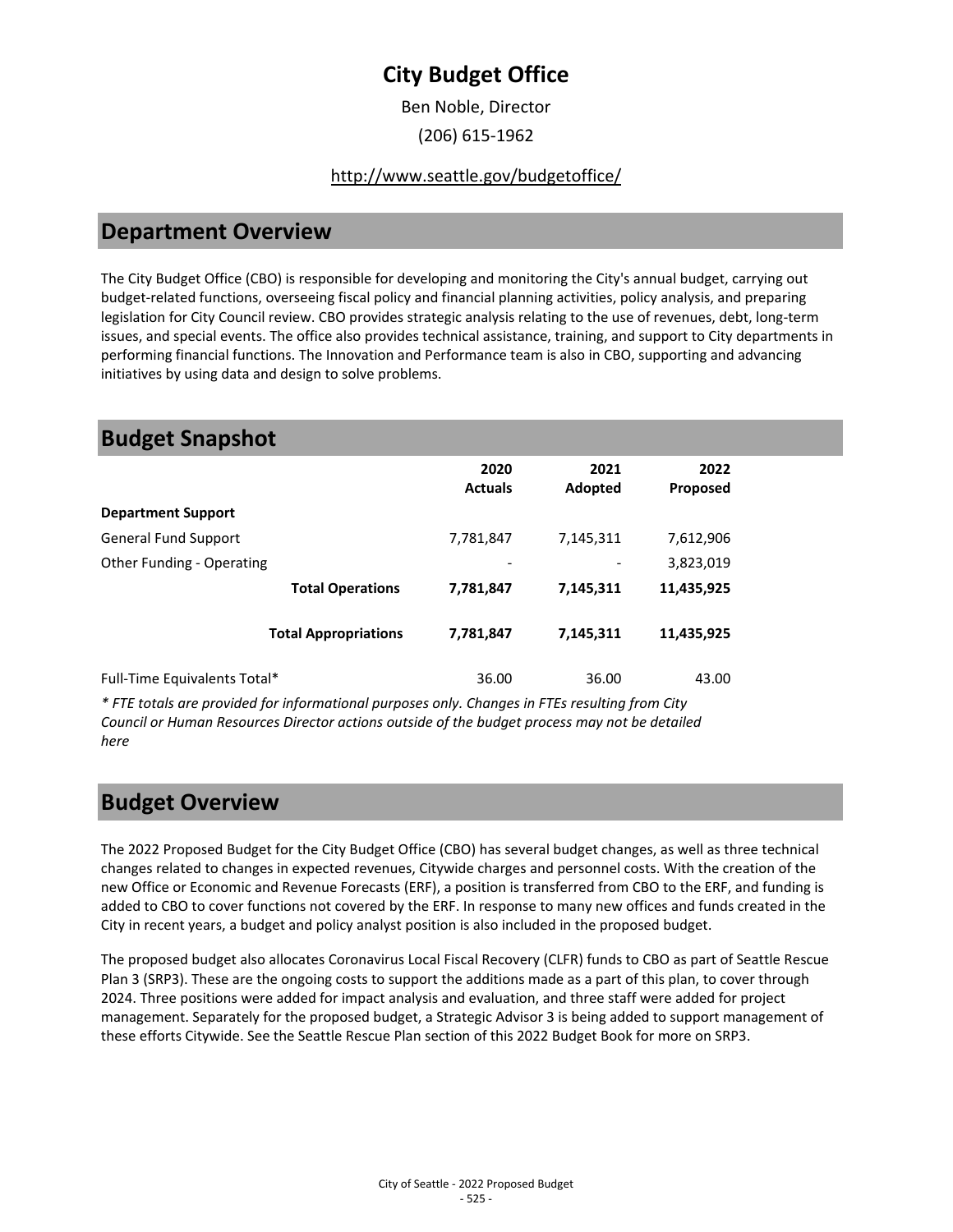## **Incremental Budget Changes**

### **City Budget Office**

process.

|                                                                           | <b>Dollars</b> | <b>FTE</b> |
|---------------------------------------------------------------------------|----------------|------------|
| 2021 Adopted Budget                                                       | 7,145,311      | 36.00      |
| Federal funds project management staffing                                 | 2,072,024      | 4.00       |
| <b>Baseline</b>                                                           |                |            |
| Citywide Adjustments for Standard Cost Changes                            | 177,419        |            |
| Baseline Adjustments for Personnel Costs                                  | 145,648        |            |
| Innovation and Performance Impact Evaluation Staff and Affordable Seattle | 1,750,995      | 3.00       |
| Revenue Adjustments                                                       |                |            |
| <b>Proposed Operating</b>                                                 |                |            |
| New Office of Economic and Revenue Forecasts                              | (19, 151)      | (1.00)     |
| Increase to Budget and Policy Analysis                                    | 163,679        | 1.00       |
| <b>Total Incremental Changes</b>                                          | \$4,290,614    | 7.00       |
| <b>Total 2022 Proposed Budget</b>                                         | \$11,435,925   | 43.00      |

## **Description of Incremental Budget Changes**

| Federal funds project management staffing |             |
|-------------------------------------------|-------------|
| Expenditures                              | \$2.072.024 |
| <b>Position Allocation</b>                | 4.00        |

This item adds funding to support the 2022-2024 costs of three positions first hired in 2021, as well as one new sunsetting Strategic Advisor 3 position, all to manage federal funding source implementation, including problem identification, solution development, internal and external liaising, budgeting, reporting, and tracking.

This item is part of a package of CLFR-funded or CLFR-enabled items comprising Seattle Rescue Plan 3 (SRP3). See the Seattle Rescue Plan section of this 2022 Budget Book for more on SRP3.

| <b>Baseline</b>                                                                                               |           |                                                                                                                       |
|---------------------------------------------------------------------------------------------------------------|-----------|-----------------------------------------------------------------------------------------------------------------------|
| <b>Citywide Adjustments for Standard Cost Changes</b>                                                         |           |                                                                                                                       |
| Expenditures                                                                                                  | \$177.419 |                                                                                                                       |
|                                                                                                               |           | Citywide technical adjustments made in the baseline phase reflect changes to internal services costs, including rates |
| from the Department of Finance & Administrative Services, Seattle Information Technology Department, Seattle  |           |                                                                                                                       |
| Department of Human Resources, and for healthcare, retirement and industrial insurance charges for the        |           |                                                                                                                       |
| department. These adjustments reflect initial assumptions about these costs and inflators early in the budget |           |                                                                                                                       |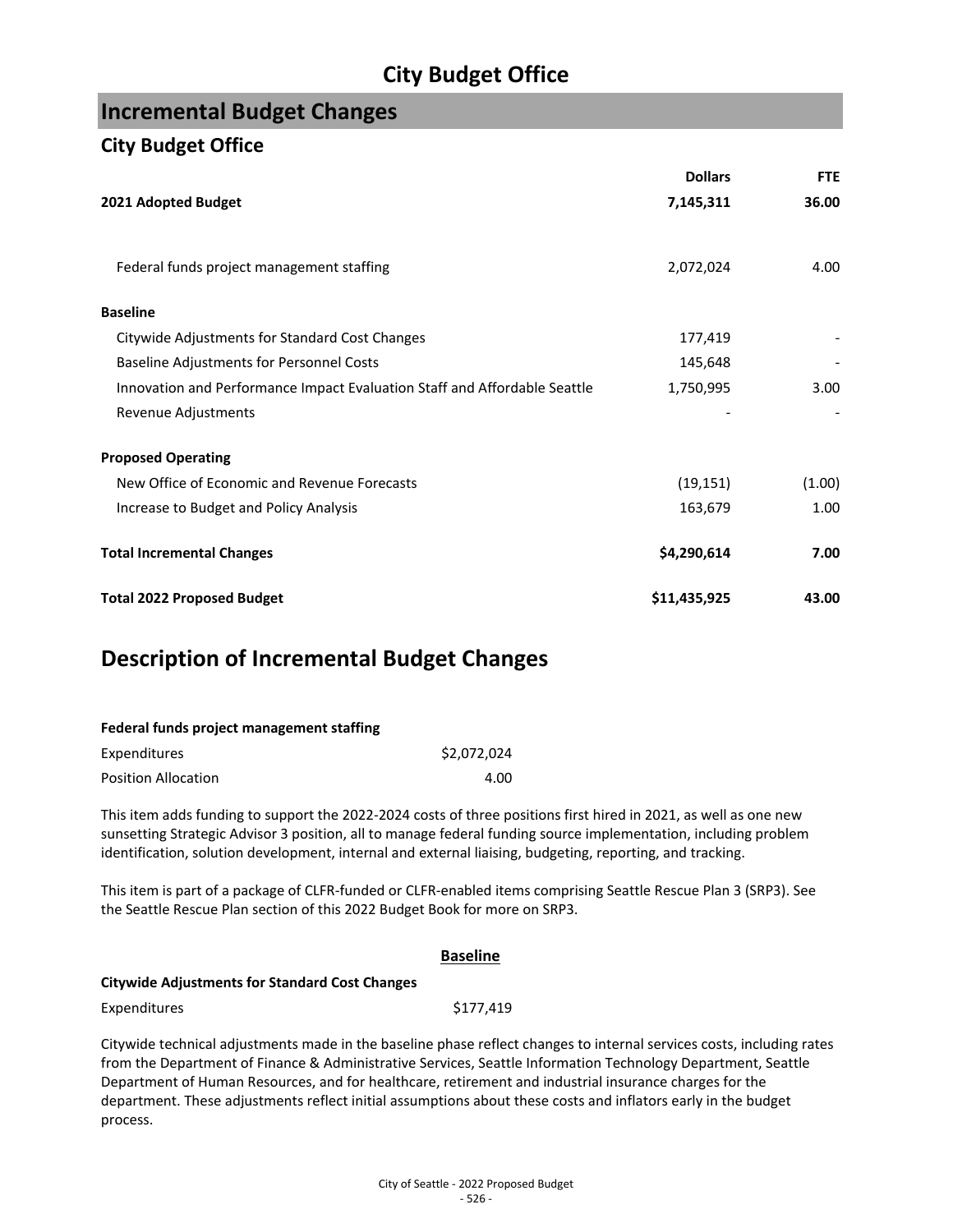#### **Baseline Adjustments for Personnel Costs**

\$145,648

This centrally administered change adjusts appropriations to restore the annual wage increase for non-represented Executives, Managers and Strategic Advisors, which was forgone in 2021 due to financial constraints.

#### **Innovation and Performance Impact Evaluation Staff and Affordable Seattle**

| Expenditures               | \$1,750,995 |
|----------------------------|-------------|
| <b>Position Allocation</b> | 3.00        |

This item provides support for conducting impact analysis and evaluation of the City's recovery investments, optimization of existing City affordability investments, and implementation of a unified application tool for those investments. There is a related item in ITD for the implementation of the unified application tool, Affordable Seattle.

This item is part of a package of CLFR-funded or CLFR-enabled items comprising Seattle Rescue Plan 3 (SRP3). See the Seattle Rescue Plan section of this 2022 Budget Book for more on SRP3.

#### **Revenue Adjustments**

 $\text{Revennes}$   $\text{S}(376,143)$ 

This is a technical adjustment to align base revenues with forecast revenues for the 2022 Proposed Budget. Revenues in this department are General Fund cost recovery for central services provided by this department and charged to the six funds through an allocation process. In addition, this item ends expected revenues from operating transfers from departments, which will end in 2021.

|                                              | <b>Proposed Operating</b> |  |  |  |
|----------------------------------------------|---------------------------|--|--|--|
| New Office of Economic and Revenue Forecasts |                           |  |  |  |
| Expenditures                                 | \$(19, 151)               |  |  |  |
| <b>Position Allocation</b>                   | (1.00)                    |  |  |  |

To complement the work of the new forecast office, a net \$19,000 is reduced from the City Budget Office to provide resources for an unfunded position to support analysis and forecasting work that is not covered by the new office. A position and funding is also transferred from CBO to the new revenue forecast office.

| <b>Increase to Budget and Policy Analysis</b> |           |
|-----------------------------------------------|-----------|
| Expenditures                                  | \$163.679 |
| <b>Position Allocation</b>                    | 1.00      |

This item adds \$164,000 for a Strategic Advisor 2 position in the City Budget Office. In recent years, additional offices have been created in the City, as well as new funds. This has increased the workload in the office, as each of these requires dedicated staff to support, monitor and manage resources.